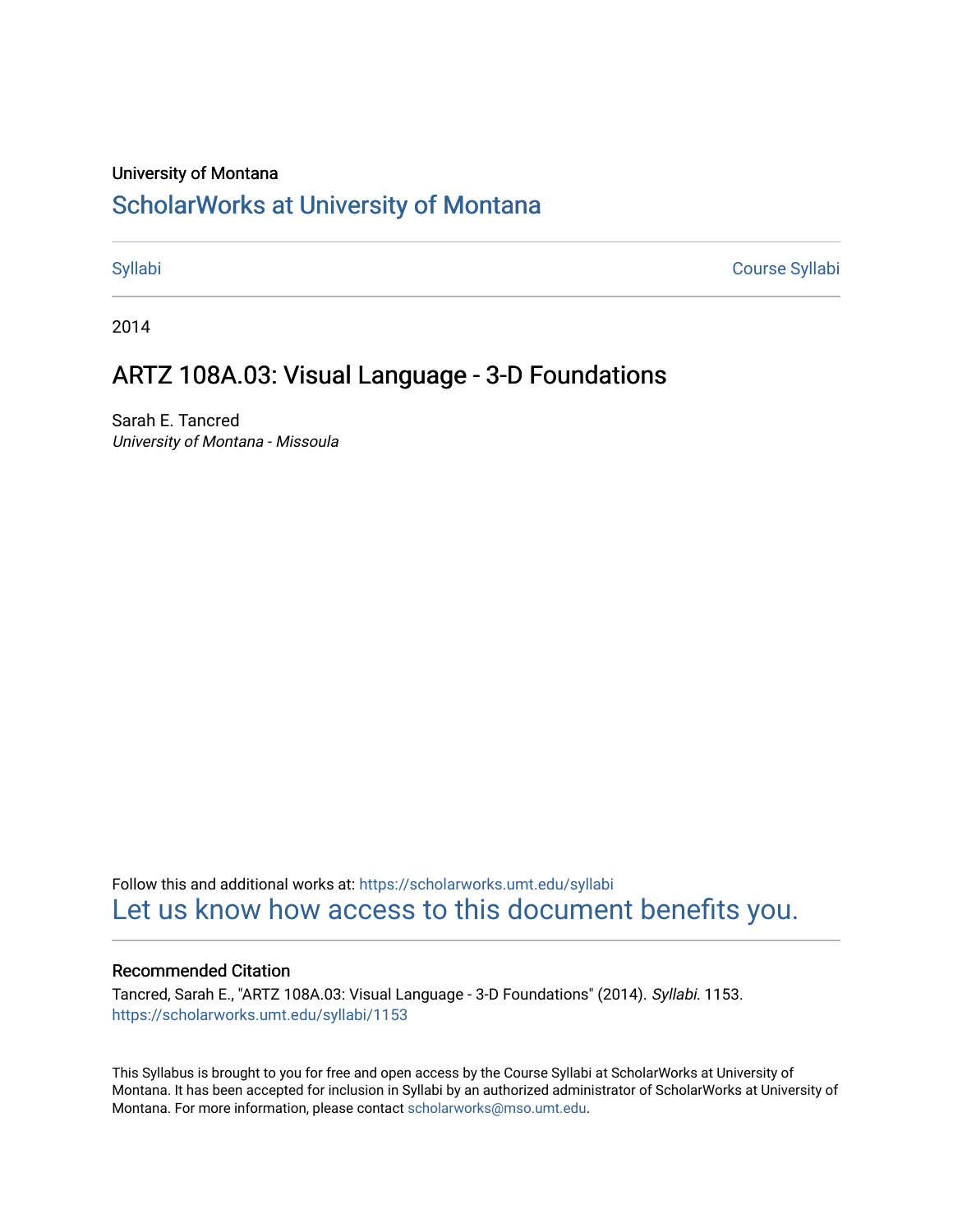# *The University of Montana School of Art Visual Language: ARTZ 108A 3D Design, 3 Credits Spring Semester 2014 Tuesdays and Thursdays 8:10-10:00*

*"Nothing is a mistake. There is no win and no fail, there's only make."-John Cage*

Instructor: Sarah Tancred Contact: sarah.tancred@umontana.edu Office Hours: Thursdays 10:10-11:10, Art Annex Room 128

**Course Description (from UM Catalog):** Basic three-dimensional course for both general education and beginning art students and a prerequisite to beginning sculpture and beginning ceramics. Emphasis will be placed on conceptualization and formal development of the 3-D object in the areas of form, mass, scale, texture, space, and color.

**Course Objectives (My Words):** The objective of this course is to provide students with the technical and conceptual abilities to execute his or her thoughts and ideas through various mediums used within the three-dimensional art realm. Students will be exposed to historical and contemporary artists, practices, and writings. This course will also focus on technical processes including but not limited to: concrete, plaster, clay, acrylic, fibers, and metals. Formal issues will be considered, however I am more interested in a thoughtful execution of your ideas through research, readings, and sketchbook assignments. With that being said, I am not interested in forcing my personal ideas and/or beliefs onto you as an instructor. I care about **YOUR** thoughts/ideas and what you have to bring to the table.

**Required Materials:** Students are required to have a bound sketchbook and some kind of writing utensil. Most of the materials used will be provided, however depending on the project, you will be required to purchase/find/acquire additional materials. I will give you adequate time to prepare for this.

**Course Outline:** There will be **five** main projects completed this semester. Since this is a process based, time intensive course, you must come to class, use class time wisely, and spend at least 5 hours per week outside of class in order to complete your assignments. I know this sounds intense, but I promise you will feel more confident in your abilities and finished projects if you put the time into them.

**Sketchbook Assignments**: Keeping an active sketchbook is an essential tool used in the creative process. You will be given sketchbook assignments before each project that I will then discuss with you individually. Talking about ideas is great, but you will find that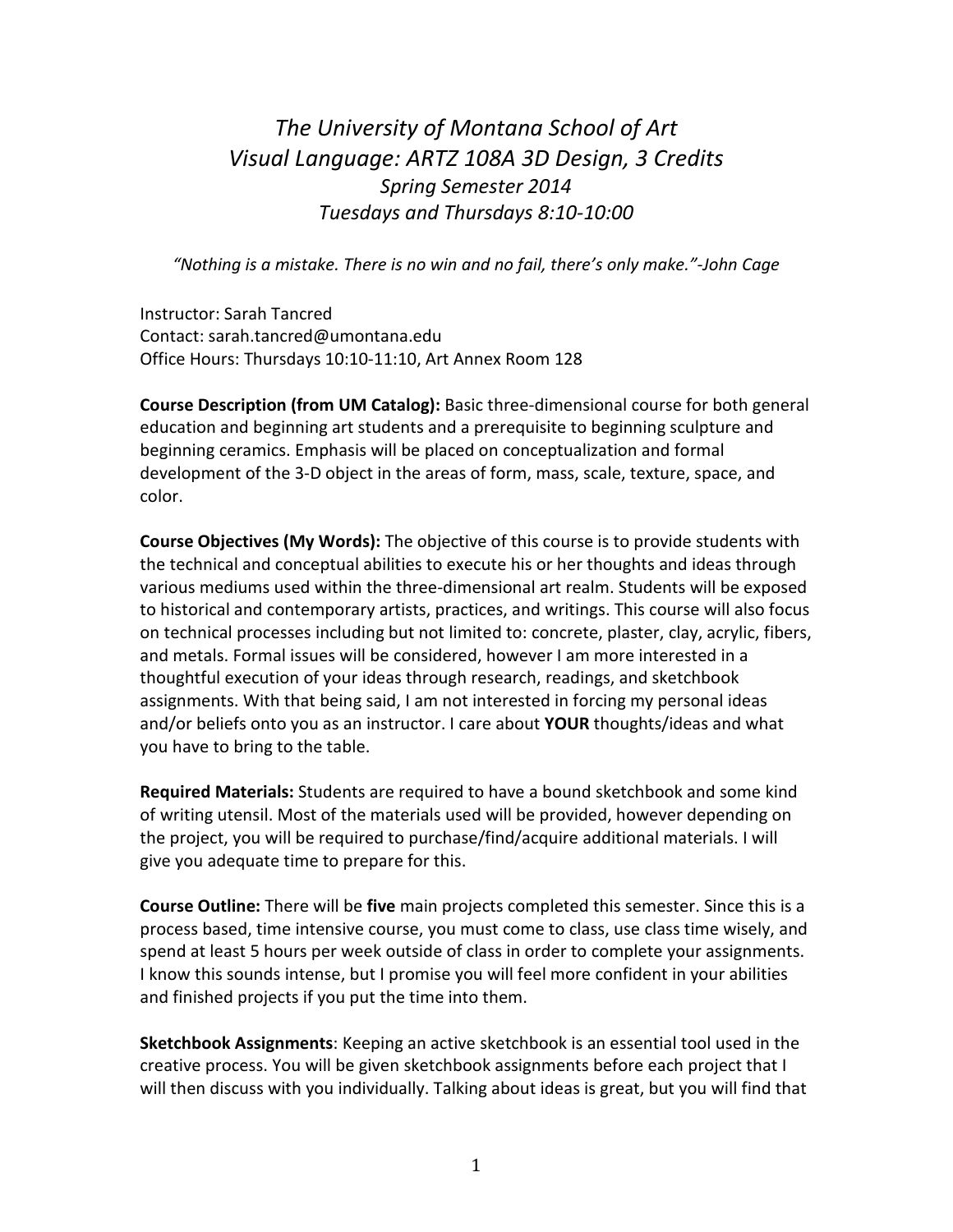translating these ideas through visual language will help you will help with problem solving and moving through ideas efficiently. (10 points each)

**Journal Entries:** I will provide you with readings regarding contemporary art, criticism, and artistic practices throughout the semester that you will respond to in your sketchbooks. The response should be approximately one page in length (hand-written). You will hand them in at the beginning of class and we will then discuss the readings as a group. (10 points each)

\*All readings will be posted on Moodle

**Lectures/Community Events**: The University of Montana and the Missoula community offer visiting artist lectures/workshops and other art related events. You will be required to attend **2** of these (lecture, workshop, or event) and write a 1-page essay (typed, double-spaced, 12 pt. font) about your experience. (20 points each) **Resources:**

FrontierSpace (Alternative Gallery): frontierspacemissoula.weebly.com The Brink Galley: thebrinkgallery.com The University of Montana School of Art Blog: umartdepartment.wordpress.com Missoula Art Museum: www.missoulaartmuseum.org University Center Gallery: life.umt.edu/uc/ucsi/uc\_gallery/

Montana Museum of Art and Culture: http://www.umt.edu/montanamuseum/

The Clay Studio of Missoula: theclaystudioofmissoula.org

## **Grading**

Grades will be based on a point system.

#### **Assignment Point Total:**

| Project 1:      | 50 points                      |
|-----------------|--------------------------------|
| $D = 1 - 1 - 2$ | $\Gamma$ $\Omega$ is a finite. |

|               | Project 2: | 50 points |
|---------------|------------|-----------|
| $\sim$ $\sim$ |            |           |

Project 3: 50 points

Project 4: 50 points

Project 5: 50 points

Sketchbook: 50 points

Participation (discussions, journal, writing assignments): 50 points Total: 350 points

#### **Late Work**

15 points will be subtracted from all late work. If you are having an issue, please speak with me as soon as possible so I can help you.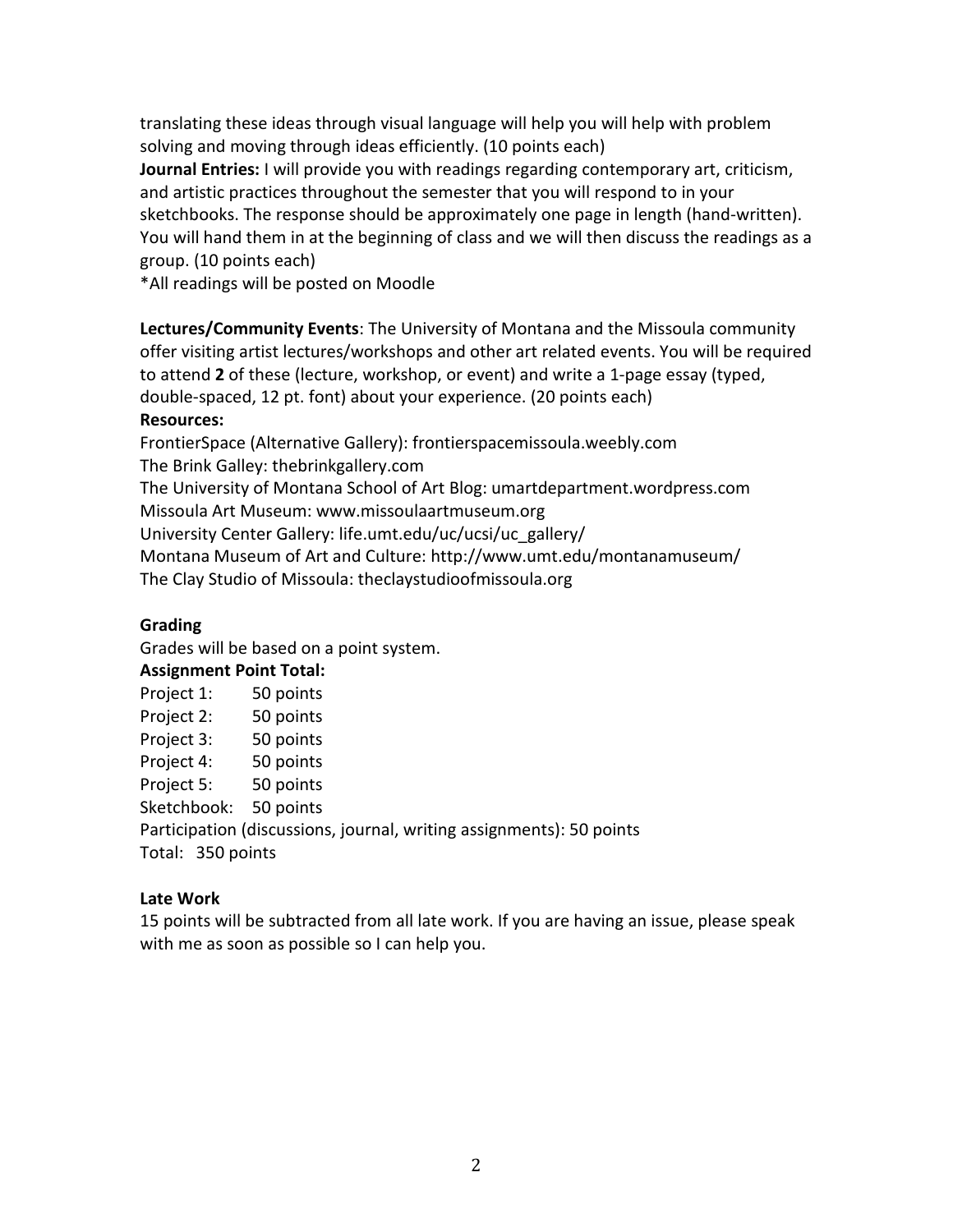#### **Attendance Policies:**

- It is beneficial to you and your creative process to attend every class
- Roll will be taken at the end of class via sign in sheet.
- Altering or forging names on the sign-in sheet will be reported to the University and as a transgression of the student conduct code.
- You are permitted unexcused 2 absences without penalty. These days should be saved for unexpected illnesses or emergencies. Thereafter, your grade will be lowered one half (1/2) letter grade per subsequent absence (3 absences=A-, 4 absences=B+, etc.). 6 absences will result in an automatic failing grade (F) for the course.
- Leaving class early will result in one absence. Excessive lateness 3 times will result in one absence.
- Excused absences include either a death in the immediate family or being ill to the point of seeking medical attention. If this is the case, you will need proper documentation.
- Unless it is one of the reasons stated above, I do not need to know why you missed class. Please do not email me after the fact and explain why you were unable to come.
- It is really disappointing to have to fail a talented student because of absences, and I really do not want to have to do that. Please do yourself a favor and come to class!  $\odot$ .

## **Additional Class Time Requirements:**

- When you attend this class, you will be working. If you are unprepared, sleeping, or simply refusing to participate you will be asked to leave and will be counted as absent for the day.
- The sculpture studio is a shared space, which means there are other classes that take place in it. You are expected to respect this. This means you are required to clean up after yourselves and respect the studio equipment. The last 10 or 15 minutes of class will be used to clean up (cleaning off tables, throwing away trash, sweeping floors, etc.). I will not be cleaning up after you, so please be prepared for this.

**Required studio time outside of class time per week:** 5 hours of studio homework time, in addition to the scheduled class time for every 3-credit studio art course.

**Studio Access:** The sculpture studio will be available to you outside of class at specific times during the week. These hours will be posted on the shop door.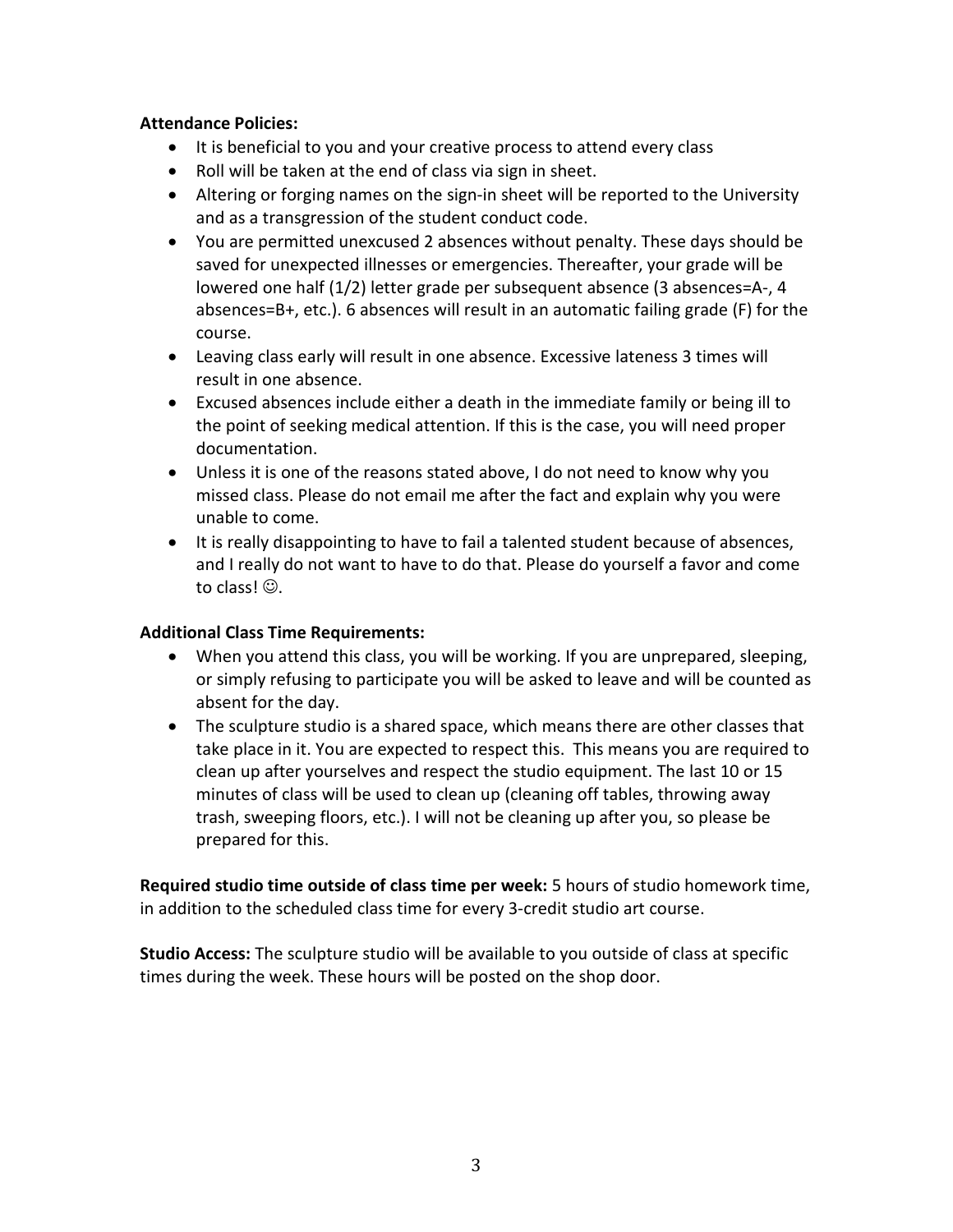#### **General Sculpture Lab Safety Rules**

- 1. Only students currently enrolled in a university art course are allowed to use the sculpture lab.
- 2. Any person outside of sculpture or ceramics must check in with either the sculpture professor or lab technician.
- 3. No visitors inside the tool areas.
- 4. Know the location of the two first aid areas and two fire extinguishers.
- 5. No open-toed shoes allowed in sculpture area.
- 6. During any work in progress every student must wear approved safety eyewear and if appropriate, hearing protection.
- 7. Tools must be returned to the tool room immediately after use.
- 8. Condense all hoses and cords used during your session.
- 9. No tools leave the sculpture lab or yard.
- 10. All guards must remain on power tools exactly like they arrive from the factory.
- 11. Report any tool deficiencies or malfunctions immediately.
- 12. All hazardous or vaporous materials must be handled outdoors.
- 13. Each area is ventilated, make sure fans are on even for the smallest job.
- 14. Leave floors clean, tables clear and sinks drained.
- 15. Should there be an injury, no matter how small, immediately consult the sculpture professor or lab technician.
- 16. Never work when you are tired or if you have consumed *any* amount of alcohol.
- 17. Of course, there is absolutely no drinking, smoking or eating in the building.
- 18. If you are injured at night during the open shop hours, inform the work-study student who is on duty and they will call the sculpture professor.
- 19. The work-study students are here at night for your safety, and they can help you work with tools safely. However, they will not do your project for you.
- 20. Take breaks to ensure overall awareness.

## \* **Anyone in violation of these rules may loose their lab privileges.**

#### **Emergency Contacts**

Campus Emergency: 4000 Missoula City Emergency: 9-911 Campus security: 6131 General Facility Emergency: 4181 or 5704 \*Phone located by entrance on wall.

#### **Additional Safety Concerns**

- No creatures or children will be allowed in studios during class time or open studio times.
- No food or open beverage containers will be allowed in Art Department facilities when the creation or art is in progress
- Pick-up of artwork must take place prior to the scheduled exam day or the last class period. Pieces remaining after this time will be discarded. Artwork may not be left in the Art Office.